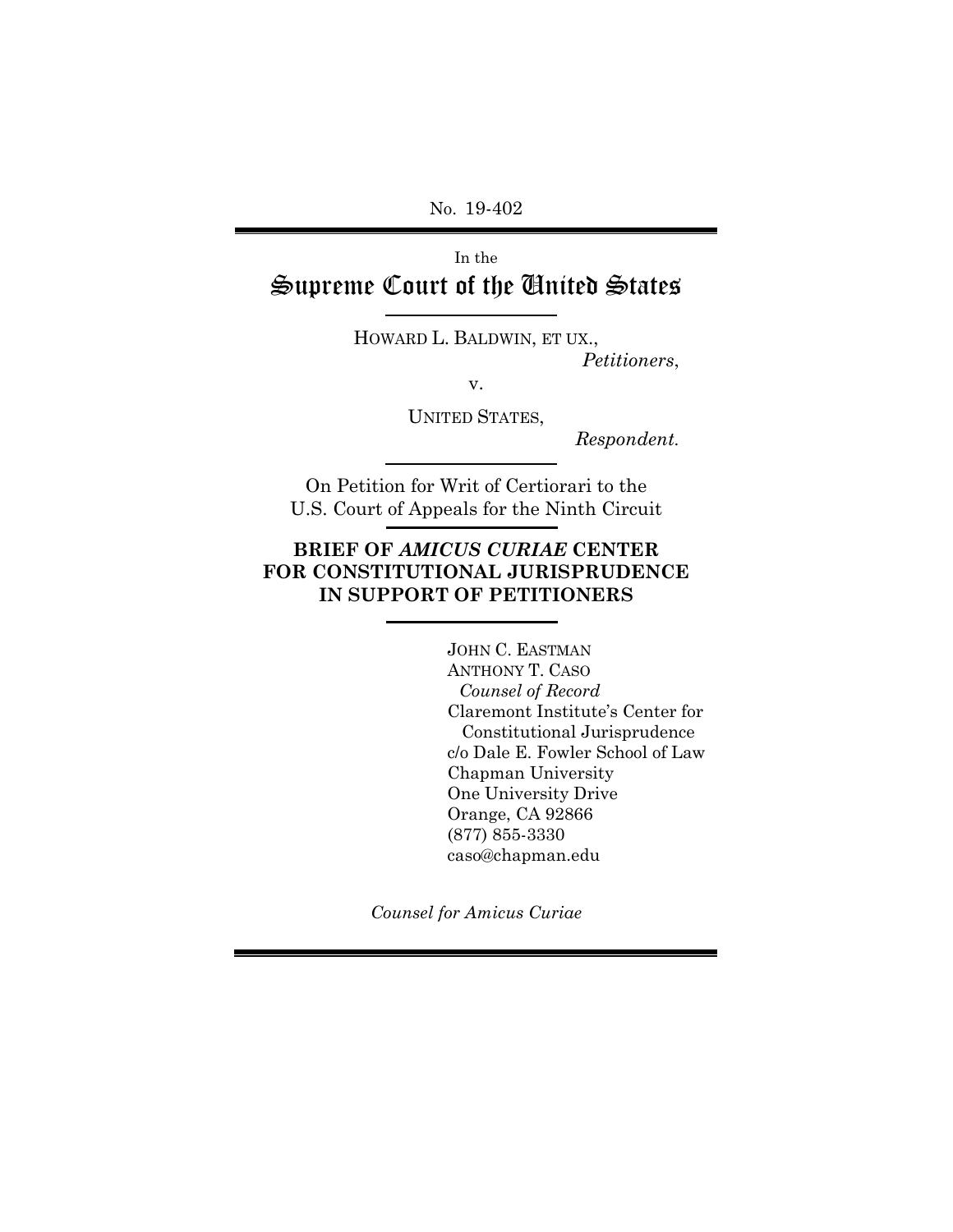# **QUESTIONS PRESENTED**

<span id="page-1-0"></span>1. Should the holding of *National Cable & Telecommunications Association v. Brand X Internet Services*, 545 U.S. 967 (2005), that an agency's permissible reading of a statute prevails over circuit court precedent, be overruled?

2. What, if any, deference should a federal agency's statutory construction receive when it contradicts a court's precedent and disregards traditional tools of statutory interpretation, such as the commonlaw presumption canon?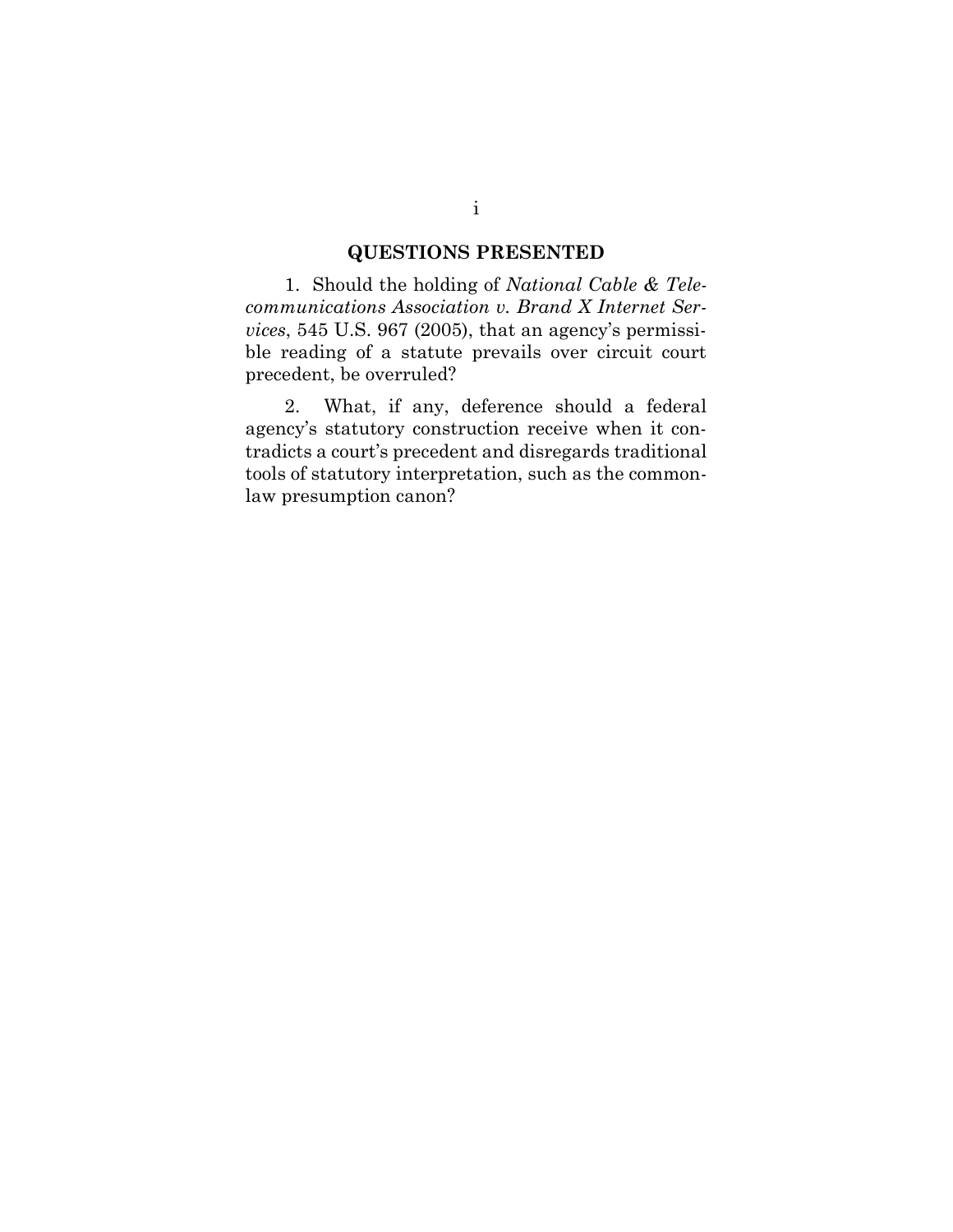# **TABLE OF CONTENTS**

| INTEREST OF AMICUS CURIAE1                                                                                                        |
|-----------------------------------------------------------------------------------------------------------------------------------|
|                                                                                                                                   |
| REASONS FOR GRANTING THE WRIT2                                                                                                    |
| This Court Should Grant Review to<br>I.<br>Consider Whether the Decision in Brand X<br>is Contrary to Congress's Plan of Judicial |
| A. Interpretation of the Administrative<br>Procedure Act should begin with the                                                    |
| B. The courts have a duty under the<br>Administrative Procedure Act to apply<br>their independent judgement in                    |
| C. Congress did not intend to displace the                                                                                        |
| Failure by Congress to Reject Brand X<br>П.<br>Cannot be Interpreted as Congress'                                                 |
|                                                                                                                                   |

ii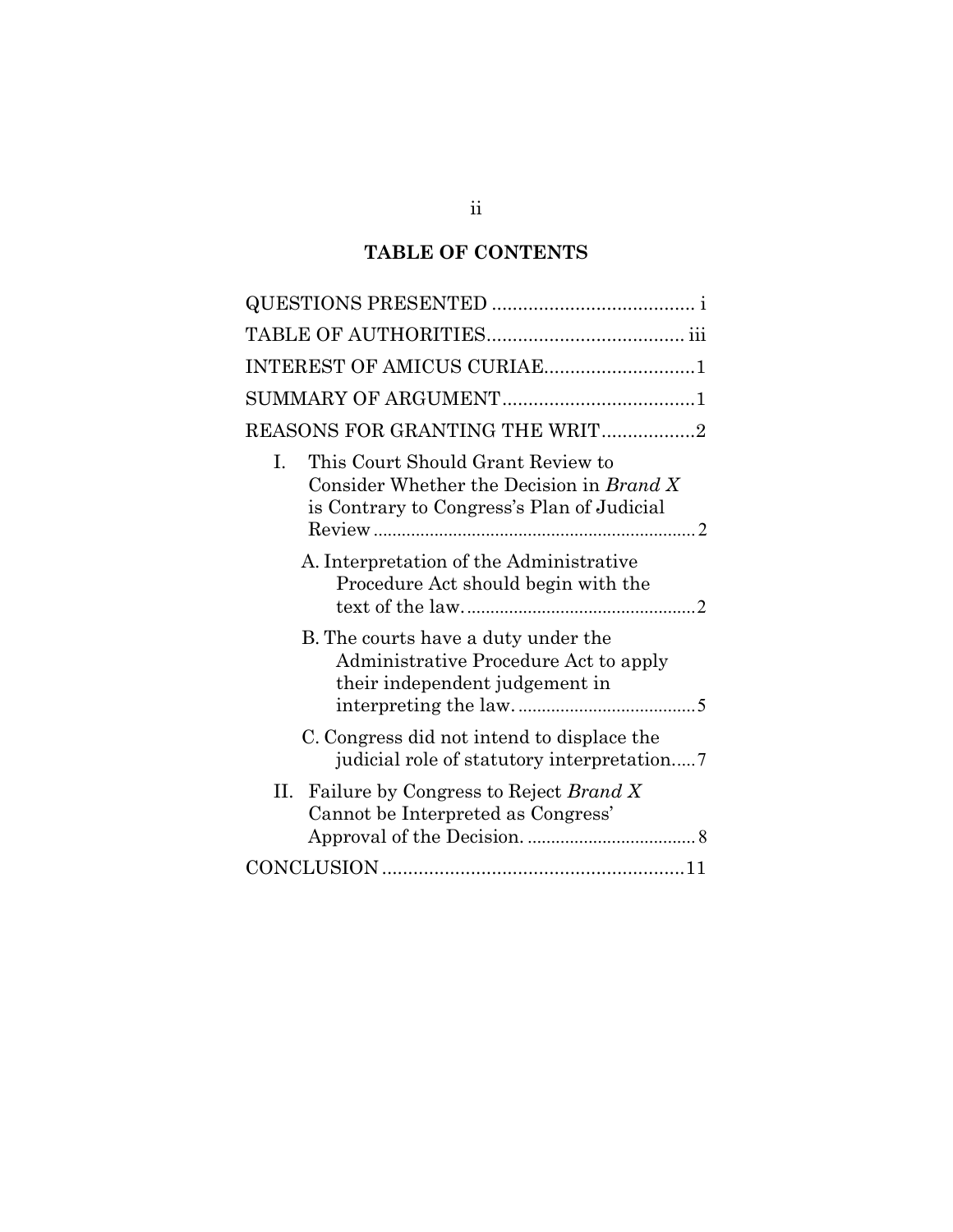# **TABLE OF AUTHORITIES**

# <span id="page-3-0"></span>**Cases**

| Abbott Laboratories v. Gardner,                                       |
|-----------------------------------------------------------------------|
| Alexander v. Sandoval,                                                |
| Azar v. Allina Health Services,                                       |
| Barlow v. Collins,                                                    |
| Block v. Cmty. Nutrition Inst.,                                       |
| Chevron, U.S.A., Inc. v. NRDC, Inc.,                                  |
| Clinton v. City of New York,                                          |
| Department of Transportation v. Association of<br>American Railroads. |
| Epic Systems Corp. v. Lewis,                                          |
| F.C.C. v. Pottsville Broad. Co.,                                      |
| Girouard v. United States,                                            |
| Grove City Coll. v. Bell,                                             |
| Gundy v. United States,                                               |

# iii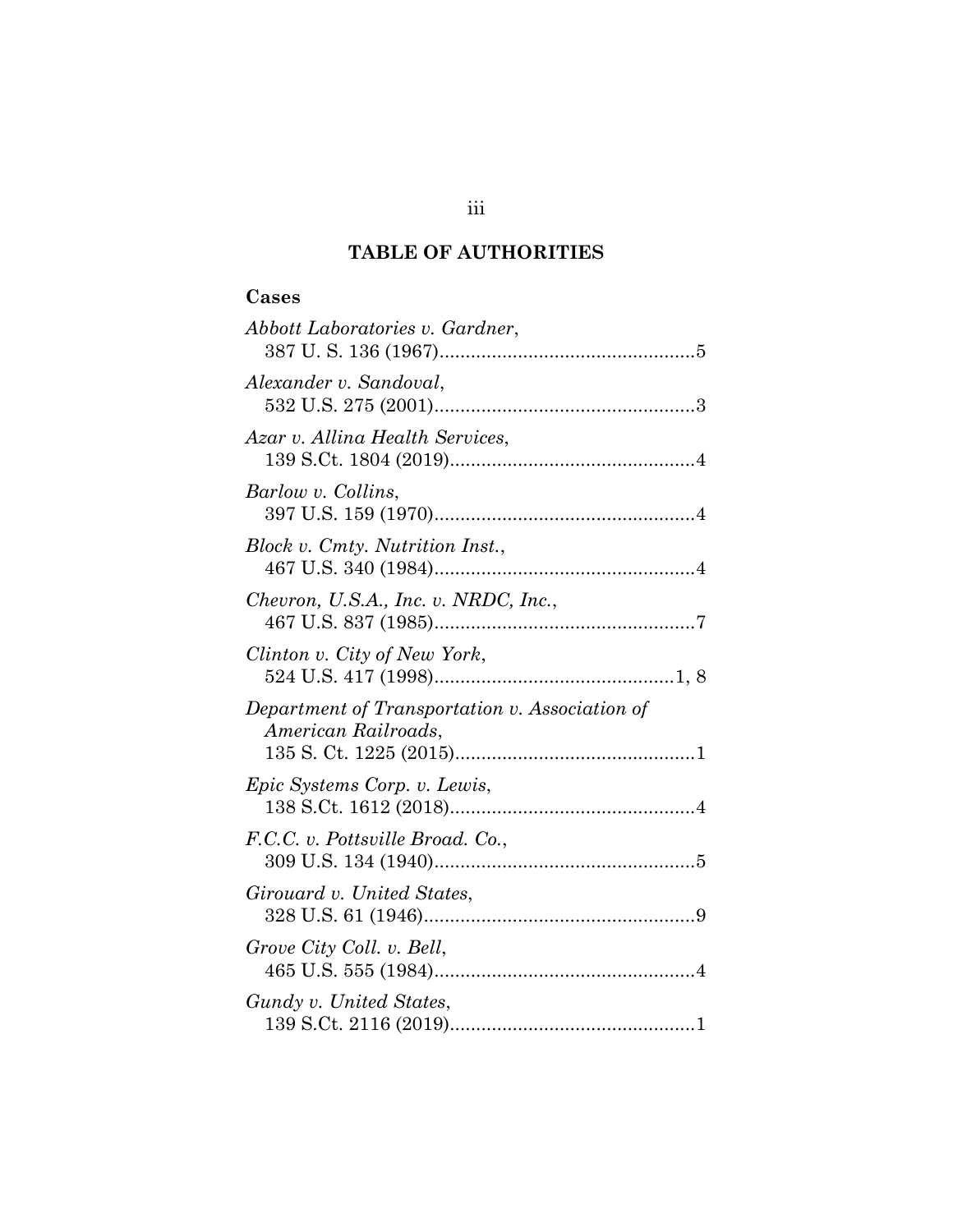| Gutierrez-Brizuela v. Lynch,                                  |
|---------------------------------------------------------------|
| Halliburton Co. v. Erica P. John Fund, Inc.,                  |
| I.N.S. v. Chadha,                                             |
| John Kelley Co. v. Comm'r,                                    |
| Johnson v. Transportation Agency,                             |
| Kisor v. Wilke,                                               |
| Merrill Lynch, Pierce, Fenner & Smith, Inc. v.<br>Curran,     |
| Nat'l Cable & Telecomms. Ass'n v. Brand X Internet<br>Servs., |
| Norton v. Warner Co.,                                         |
| Patterson v. McLean Credit Union,                             |
| Pension Benefit Guar. Corp. v. LTV Corp.,                     |
| Perez v. Mortgage Bankers Ass'n,                              |
| Schwegmann Brothers v. Calvert Distillers Corp.,              |
| Scripps-Howard Radio v. F.C.C.,                               |

iv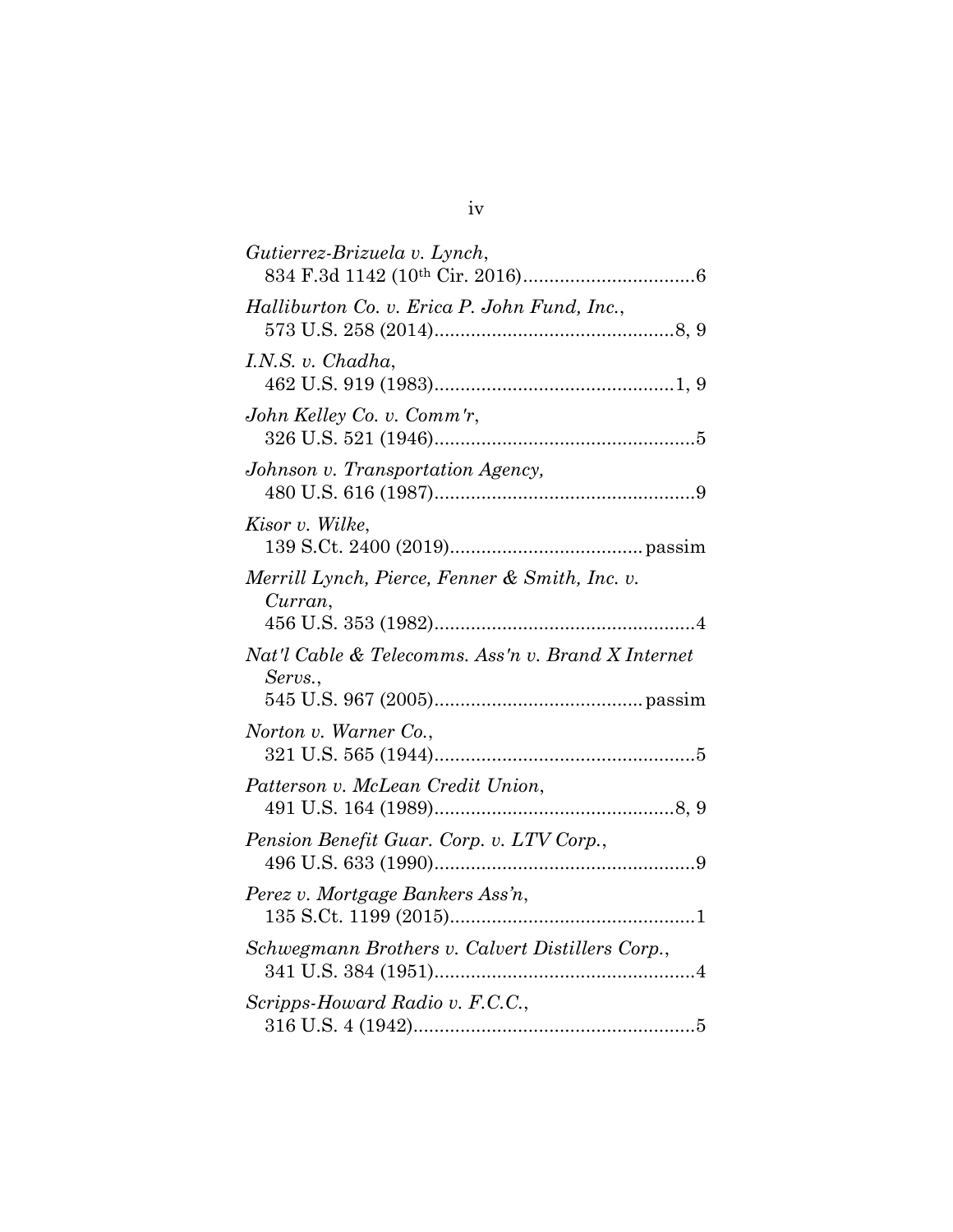| Social Security Board v. Nierotko, |  |
|------------------------------------|--|
| United States v. Wise.             |  |
| Universal Camera Corp. v. NLRB,    |  |
| <b>Statutes</b>                    |  |
|                                    |  |
| <b>Rules</b>                       |  |
|                                    |  |
|                                    |  |

# v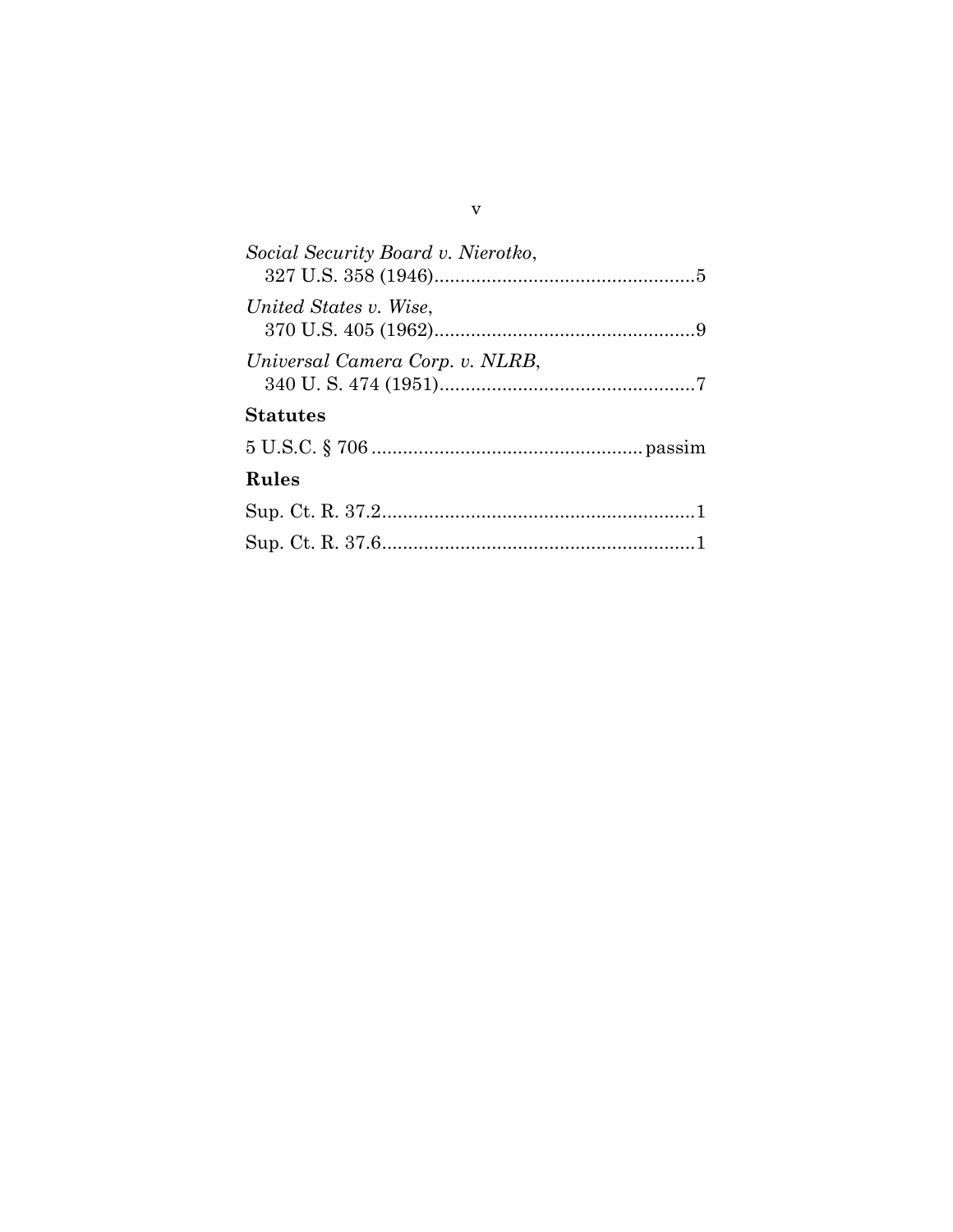#### **INTEREST OF AMICUS CURIAE<sup>1</sup>**

<span id="page-6-0"></span>The Center for Constitutional Jurisprudence is the public interest law arm of the Claremont Institute, whose stated mission is to restore the principles of the American founding to their rightful and preeminent authority in our national life, including the role of the judiciary in interpreting statutes passed by Congress and enforced by the Executive. *See I.N.S. v. Chadha*, 462 U.S. 919, 951 (1983); *Clinton v. City of New York*, 524 U.S. 417 (1998). The Center has previously appeared before this Court as *amicus curiae* in several cases addressing these issues, including *Kisor v. Wilke*, 139 S.Ct. 2400 (2019); *Gundy v. United States*, 139 S.Ct. 2116 (2019); *Perez v. Mortgage Bankers Ass'n*, 135 S.Ct. 1199 (2015); and *Department of Transportation v. Association of American Railroads*, 135 S. Ct. 1225 (2015).

#### **SUMMARY OF ARGUMENT**

<span id="page-6-1"></span>The Supreme Court should grant the petition for writ of certiorari so that it can revisit and overturn its decision in *Nat'l Cable & Telecomms. Ass'n v. Brand X Internet Servs.*, 545 U.S. 967 (2005). Petitioners have ably demonstrated how *Brand X* is contrary to the constitutional structure of separated powers. This Court should also grant review to consider whether *Brand X* is contrary to the plan of the Administrative

<sup>1</sup> Pursuant to this Court's Rule 37.2, this amicus brief is filed with the consent of the parties, all of whom were notified more than 10 days before this filing. Pursuant to Rule 37.6, Amicus Curiae affirms that no counsel for any party authored this brief, and no person other than Amicus Curiae, its members, or its counsel made a monetary contribution to the preparation or submission of this brief.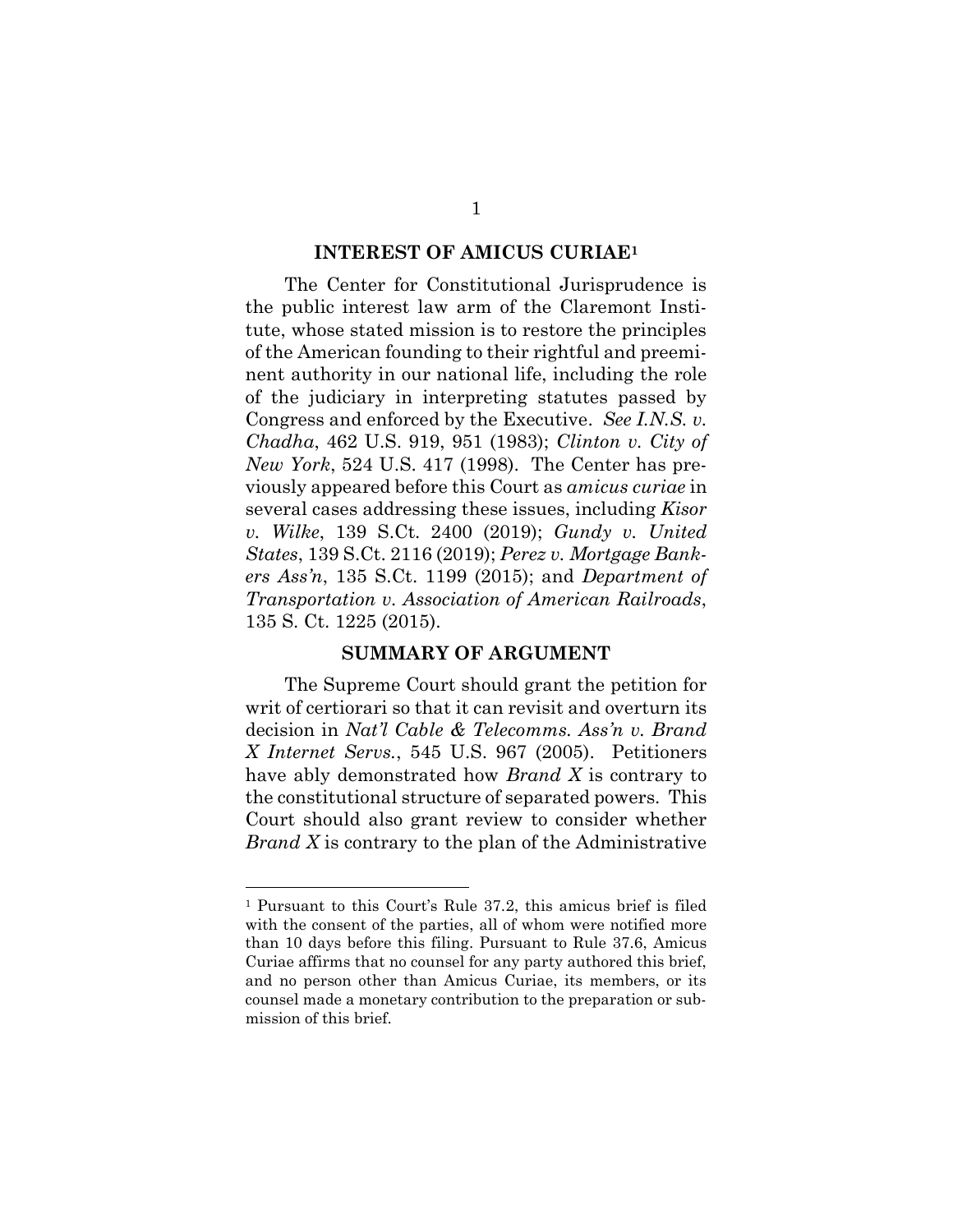Procedure Act which vests judicial review of legal questions in the courts. The Court's decision in *Brand X* abdicates the judiciary's statutory duty under section 706 of the Administrative Procedure Act of 1946 (5 U.S.C. § 706) to rule on questions of law and to invalidate agency actions that are contrary to statute. The *Brand X* decision accomplishes this by forcing Circuit Courts of Appeals to abandon their own precedents and instead defer to later agency interpretations of the statute. In enacting section 706, Congress intended that the judiciary continue its role of interpreting statutes and ruling on legal questions.

### **REASONS FOR GRANTING THE WRIT**

## <span id="page-7-1"></span><span id="page-7-0"></span>**I. This Court Should Grant Review to Consider Whether the Decision in** *Brand X* **is Contrary to Congress's Plan of Judicial Review**

Nothing in the Administrative Procedure Act demonstrates an intent by Congress to strip the courts of their power to interpret law. Precisely the opposite. The Act demonstrates a congressional intent for courts – not Executive Branch agencies – to make judgments of law.

### <span id="page-7-2"></span>**A. Interpretation of the Administrative Procedure Act should begin with the text of the law.**

In *Kisor v. Wilkie*, this Court concluded that Congress intended the courts to defer to an agency's interpretation of its own regulations. *Kisor*, 139 S.Ct. at 2419. Although such an interpretation departs from the text of the Administrative Procedure Act, the Court found support for its interpretation of congressional intent in the 1947 Attorney General's Manual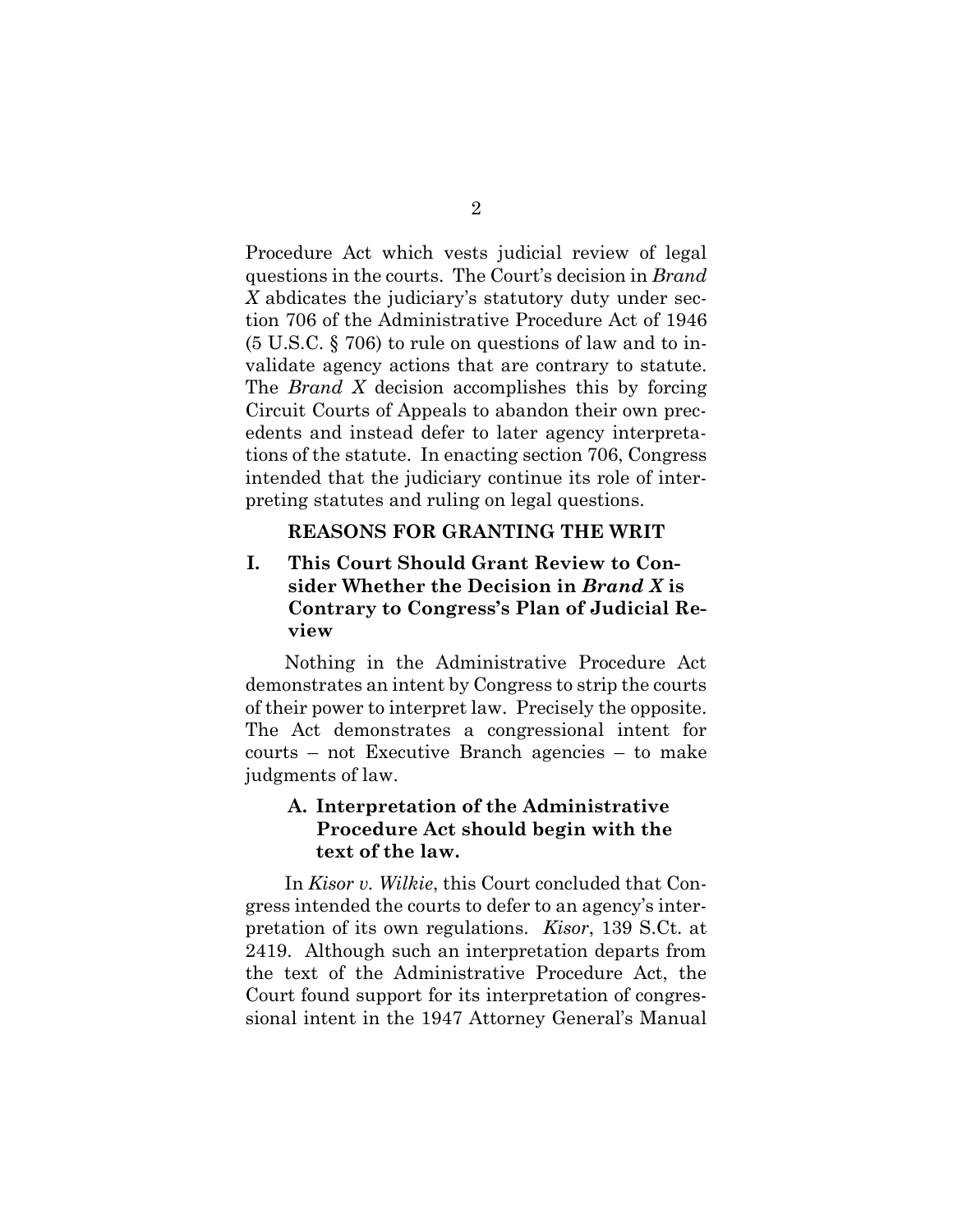on the Administrative Procedure Act. The Court found the Attorney General's opinion as to congressional intent and the meaning of the statutory text persuasive. *Id.* at 2419; *see Vermont Yankee Nuclear Power Corp. v. Natural Resources Defense Council, Inc.*, 435 U.S. 519, 546 (1978). This Court should grant review to clarify when an executive branch manual can be viewed as evidence of congressional intent and the meaning of a statutory text.

The reliance on the Attorney General's manual as evidence of the intent of Congress seems out of place. As Justice Gorsuch noted, the Attorney General's manual reflected the views of the executive branch of government. *Kisor*, 139 S.Ct. at 2436 (Gorsuch, J., concurring in the judgment). On the specific topic of judicial review, many members of Congress in fact disagreed with the views of the Attorney General. *Id*.

Outside of the line of cases under the *Chevron* doctrine, the courts have not turned to the executive branch for guidance on what Congress intended to accomplish with the enactment of a law. Even in those cases, however, the courts must still determine the meaning of the statutory text using the traditional rules of statutory interpretation. *SAS Institute, Inc., v. Iancu*, 138 S.Ct. 1348, 1358 (2018) ("Even under *Chevron*, we owe an agency's interpretation of the law no deference unless, after 'employing traditional tools of statutory construction,' we find ourselves unable to discern Congress's meaning"). Those traditional rules of interpretation do not include the views of the executive branch of government.

Instead, the courts have looked to Congress to determine what Congress intended. The starting place for the determination of congressional intent must be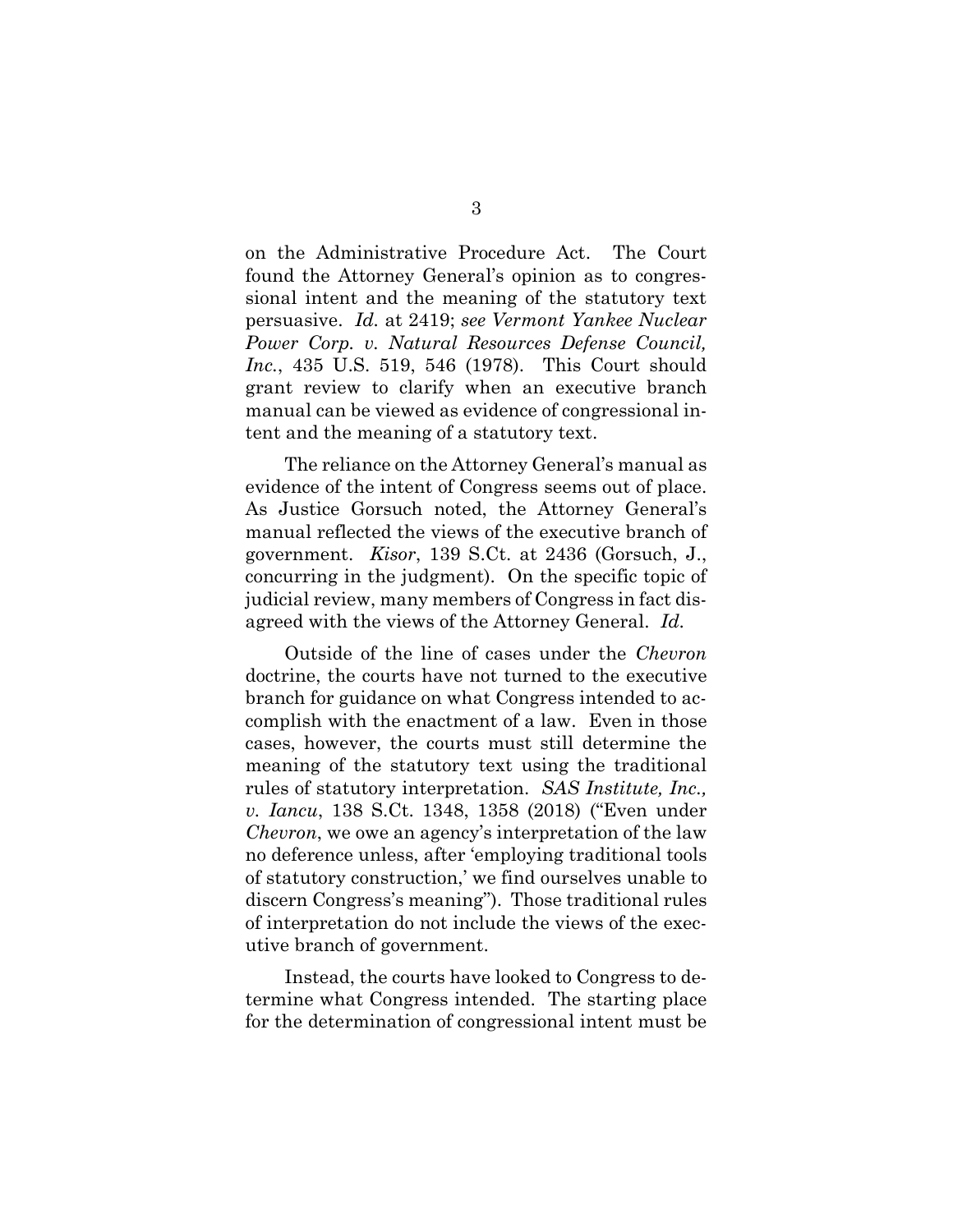the text of the statute. *Alexander v. Sandoval*, 532 U.S. 275, 288-89 (2001) ("We therefore begin (and find that we can end) our search for Congress's intent with the text …").

This Court has noted that its focus must be "on 'the intent of Congress.'" *Merrill Lynch, Pierce, Fenner & Smith, Inc. v. Curran*, 456 U.S. 353, 377-78 (1982). Looking beyond the text of the statute at issue, this Court has found evidence of congressional intent in the history of related enactments (*Grove City Coll. v. Bell*, 465 U.S. 555, 565-66 (1984)) and the statutory scheme (*Block v. Cmty. Nutrition Inst.*, 467 U.S. 340, 349 (1984), *Barlow v. Collins*, 397 U.S. 159, 164- 65 (1970)). When the text is ambiguous, the Court has also looked to the problematic guide of "legislative history." *Kisor*, 139 S.Ct. at 2436 (Gorsuch, J., concurring in the judgment). The Court has cautioned, however, that "legislative history is not the law." *Azar v. Allina Health Services*, 139 S.Ct. 1804, 1814 (2019) (quoting *Epic Systems Corp. v. Lewis*, 138 S.Ct. 1612, 1631 (2018)). In *Epic*, the Court commented that "once [Congress] enacts a statute '"[w]e do not inquire what the legislature meant; we ask only what the statute means."'" *Epic*, 138 S.Ct. at 1631 (quoting *Schwegmann Brothers v. Calvert Distillers Corp.*, 341 U.S. 384,396-97 (1951) (Jackson, J. concurring)). If the Court has found legislative debates to be an uncertain guide to congressional intent, an executive branch interpretation of congressional intent should certainly not be allowed to overrule the statutory text at issue.

The idea that judicial review was intended to be something other than that set out in the Administrative Procedure Act is, at best, disputed. If the Act was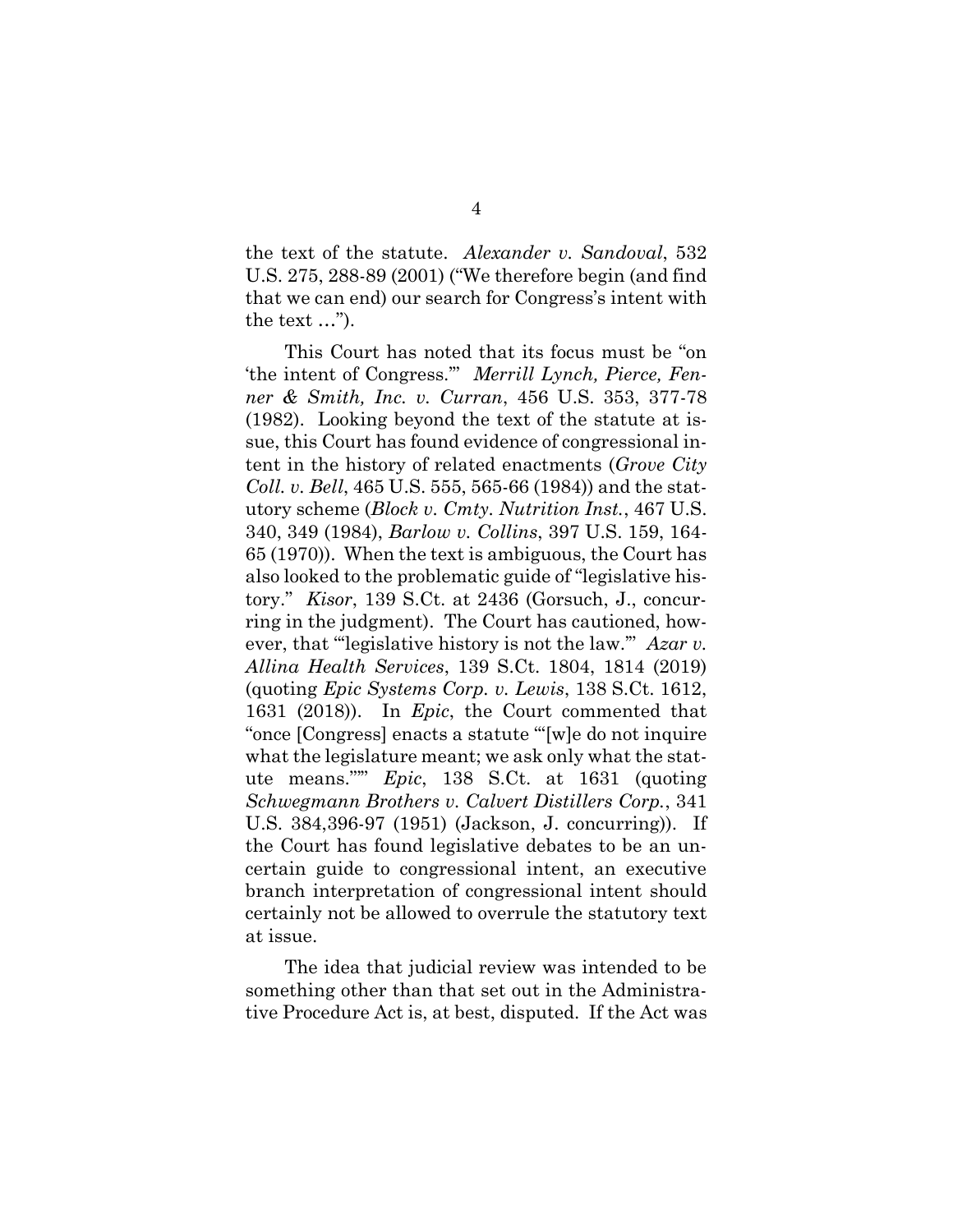merely intended to codify the prior common law practice of judicial review, the case law seems to confirm a practice of judicial review of legal questions. This Court in *Scripps-Howard Radio v. F.C.C.*, 316 U.S. 4 (1942), noted that judicial review "is limited to determining whether errors of law have been committed." *Id*. at 10. Similarly, the Court in *Social Security Board v. Nierotko*, 327 U.S. 358 (1946), ruled that the decision as to whether an agency exceeded the limits of its statutory power was a judicial function. *Id*. at 369. The decisions of this Court prior to the Administrative Procedure Act seem to vest the power of statutory construction firmly in the judiciary. *E.g.*, *John Kelley Co. v. Comm'r*, 326 U.S. 521, 527-29 (1946); *Norton v. Warner Co.*, 321 U.S. 565, 571 (1944); *F.C.C. v. Pottsville Broad. Co.*, 309 U.S. 134, 144-45 (1940).

If there was any doubt about the scope of judicial review, that doubt was resolved with the text of Section 706 of the Administrative Procedure Act.

### <span id="page-10-0"></span>**B. The courts have a duty under the Administrative Procedure Act to apply their independent judgement in interpreting the law.**

In passing the Administrative Procedure Act, Congress "define[d] the relationship between courts and agencies." *Kisor*, 139 S.Ct. at 2432 (Gorsuch, J., concurring in the judgment) (citing *Abbott Laboratories v. Gardner*, 387 U. S. 136, 140 (1967)). Section 706 of the Act provides that: "To the extent necessary to decision and when presented, the reviewing court shall decide all relevant questions of law, interpret constitutional and statutory provisions, and determine the meaning or applicability of the terms of an agency action." Further, the court must hold unlawful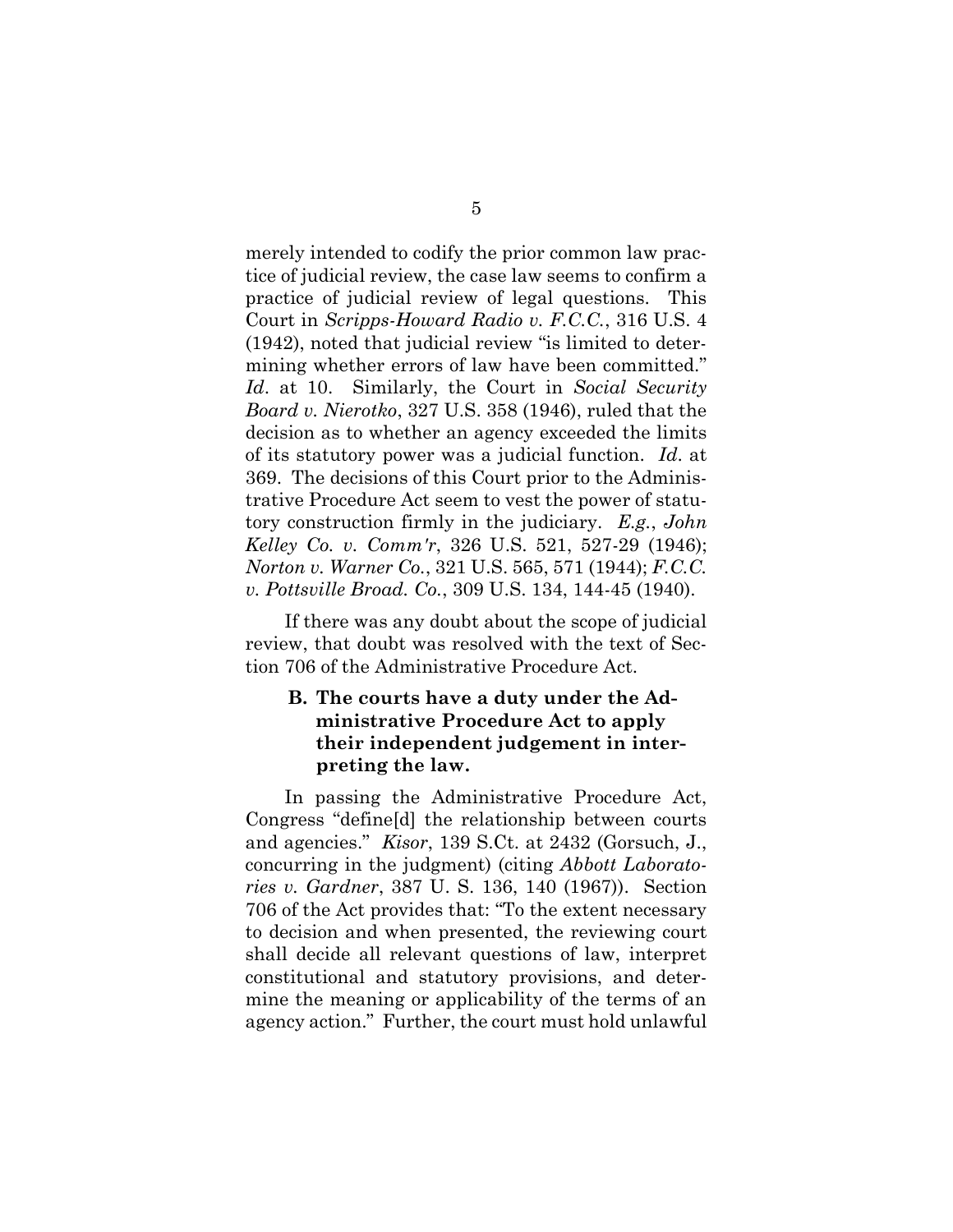any agency action "in excess of statutory jurisdiction, authority, or limitations, or short of statutory right." 5 U.S.C. § 706 (2)(C).

In interpreting the law and reviewing an agency action, the Act's "unqualified command" is that courts must apply their independent judgement in determining legal questions and determining the legality of an agency action. *See Kisor*, 139 S.Ct. at 2432 (Gorsuch, J., concurring in the judgment); *see also Gutierrez-Brizuela v. Lynch*, 834 F.3d 1142, 1151 (10th Cir. 2016) (Gorsuch, Cir. J., concurring) (stating that through the APA, "Congress vested the courts with the power to 'interpret . . . statutory provisions' and overturn agency action inconsistent with those interpretations. 5 U.S.C. § 706.").

Under section 706, the courts have a duty to independently interpret the law and dispose of any agency decision or regulation not in accordance with that interpretation. *See*, *e.g., Kisor*, 139 S.Ct. at 2432 (Gorsuch, J. concurring in the judgment) ("The APA thus requires a reviewing court to resolve for itself any dispute over the proper interpretation of an agency regulation."). When it defers to and applies an agency's legal interpretation of the law regardless of contrary judicial interpretation, "the court is abdicating the duty Congress assigned to it in the APA" to interpret the law. *Id*.

The Administrative Procedure Act confers upon the judiciary the duty of interpreting the law through its own independent judgement, a duty which is not fulfilled by ignoring judicial interpretation and deferring to agency interpretations of the law.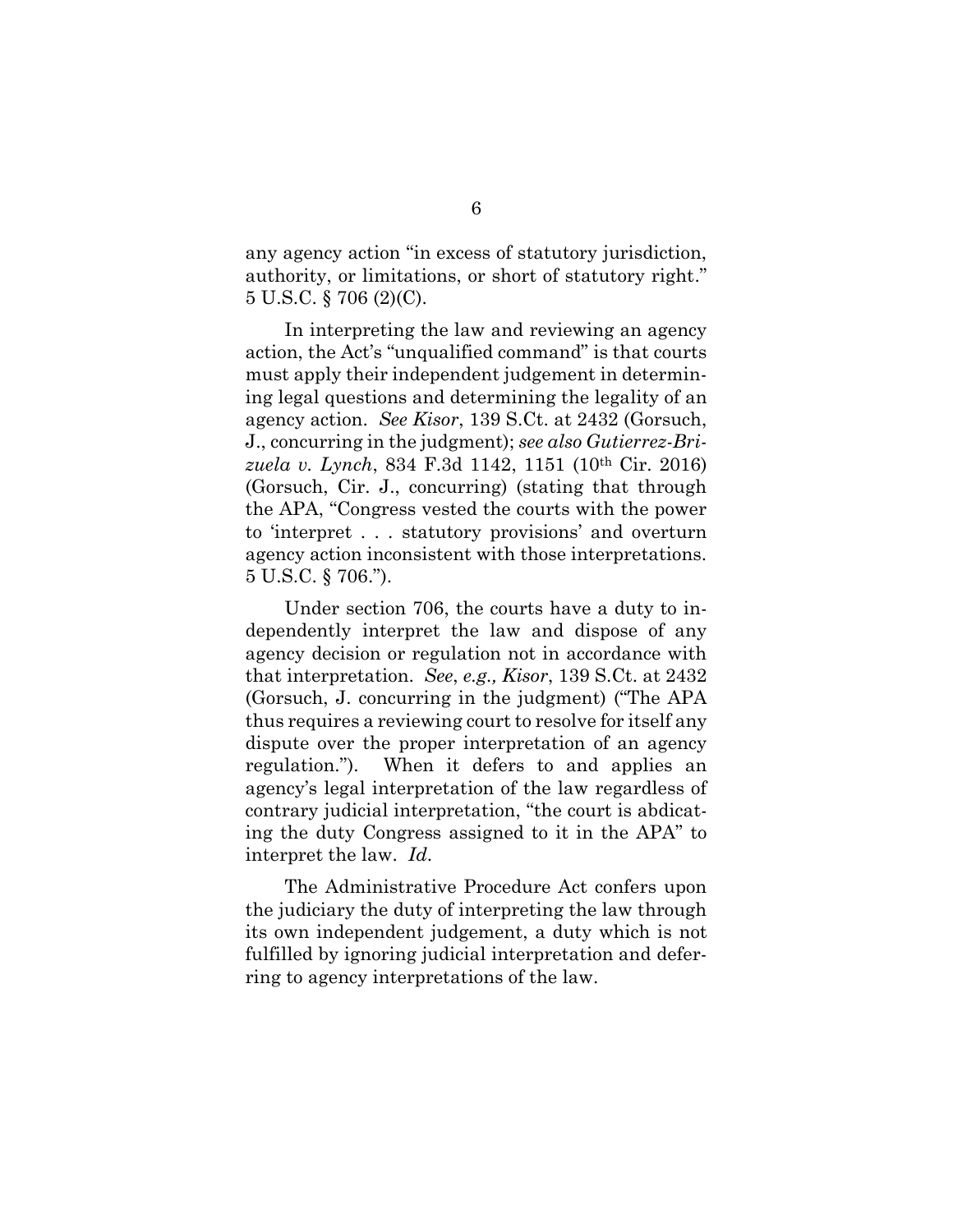### <span id="page-12-0"></span>**C. Congress did not intend to displace the judicial role of statutory interpretation.**

Part of the rational of the *Brand X* decision is that Congress, in drafting ambiguous statutes, intends that federal agencies resolve such ambiguities. *See Brand X*, 545 U.S. at 982 (citing *Chevron, U.S.A., Inc. v. NRDC, Inc.*, 467 U.S. 837 (1985)). This led to the conclusion in *Brand X* that federal agencies have the power to overrule contrary judicial interpretations of federal statutes. *Id.* Such a rule ignores the text of Section 706.

Section 706 provides that "the reviewing court shall decide all relevant questions of law, interpret constitutional and statutory provisions, and determine the meaning or applicability of the terms of an agency action." 5 U.S.C. § 706. Had Congress wanted the courts to defer to federal agency interpretations, it would have said so in Section 706. *See Kisor*, 139 S.Ct. at 2432 (Gorsuch, J., concurring in the judgment). For instance, the Administrative Procedure Act dictates specific standards of review in different circumstances. *Id.* at 2432 n.48 (citing  $\S706(2)$ (A) as requiring "arbitrary and capricious, abuse of discretion" and  $$706(2)(E)$  as requiring "substantial evidence"; also citing *Universal Camera Corp. v. NLRB*, 340 U.S. 474, 482, n.14 (1951) which noted that the APA's original judicial review provision required that courts accord "due weight" to "the experience, technical competence, specialized knowledge, and legislative policy of the agency involved as well as the discretionary authority conferred upon it"). In Section 706, by contrast, Congress vested the judiciary with the duty to review questions of law, including the interpretation of statutory provisions. The decision in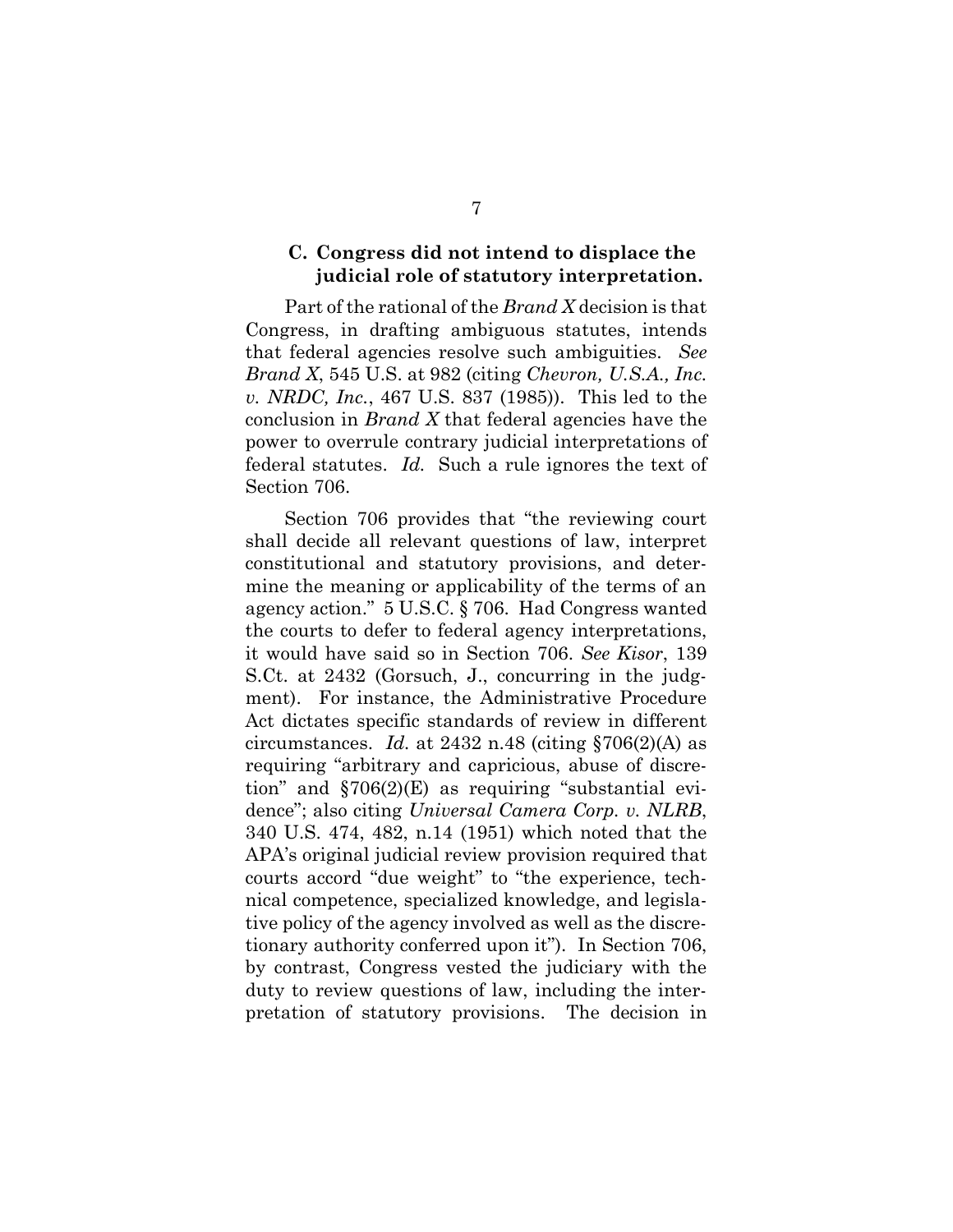*Brand X* is directly contrary to this congressional intent. This Court should grant review to rule that nothing in the Administrative Procedure Act empowers administrative agencies to overrule a federal court's interpretation of the statutory text.

### <span id="page-13-0"></span>**II. Failure by Congress to Reject** *Brand X* **Cannot be Interpreted as Congress' Approval of the Decision.**

The decision in *Brand X* marked a clear departure from the text of Section 706 setting forth the scope of judicial review. Failure by Congress to reject *Brand X* through legislation cannot be interpreted as Congressional adoption of the decision. Such an interpretation would violate the clear and strict procedures for enacting federal law. Further, such an interpretation is only one of many possible reasons for Congressional inaction.

Interpreting Congressional inaction as an adoption of judicial doctrine is tantamount to the Court codifying judicial doctrine as law without necessary Congressional action. *See Halliburton Co. v. Erica P. John Fund, Inc.*, 573 U.S. 258, 299 (2014) (Thomas, J., dissenting)*.* The decision in *Brand X* was a clear departure from the text of the statute on judicial review. Treating congressional inaction as agreement with this clear departure operates as a back-door amendment of the statute without following the statutory procedure for enactment of law.

Interpreting congressional failure to act as adoption of a judicial decision altering the meaning of a statutory text is a violation of the Constitution's strict procedures for enacting federal law. *See Patterson v. McLean Credit Union*, 491 U.S. 164, 175 n.1 (1989)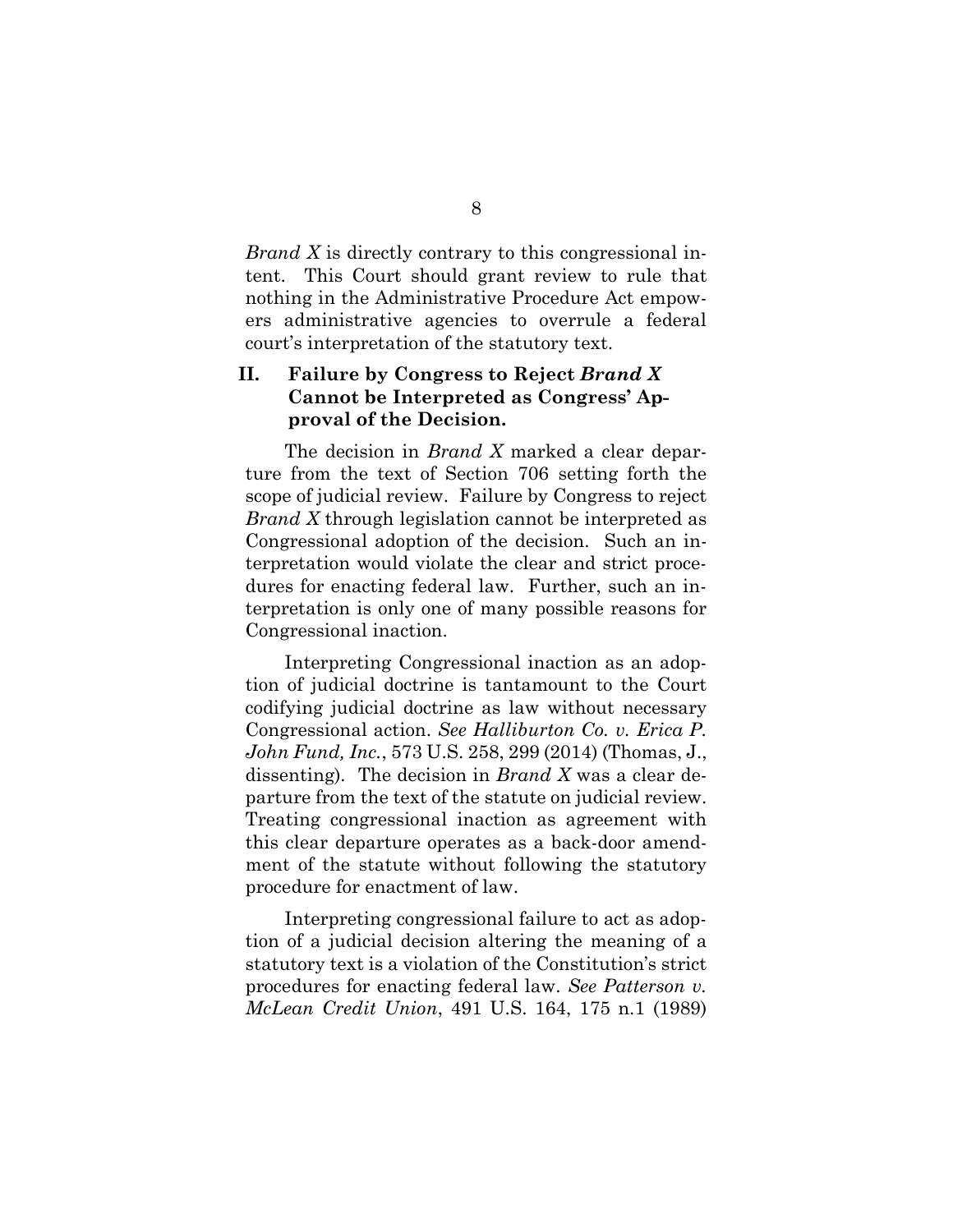(stating that Congress legislates by passing a bill and "Congressional inaction cannot amend a duly enacted statute"). The "power to enact statutes may only 'be exercised in accord with a single, finely wrought and exhaustively considered, procedure.'" *Clinton v. City of New York*, 524 U.S. 417, 440 (1998) (quoting *I.N.S. v. Chadha*, 462 U.S. 919, 951 (1983)). Such procedure requires that a law be enacted or amended "only through the passage of a bill which is approved by both Houses and signed by the President." *Patterson*, 491 U.S. at 175, n.1. Adhering to a judicial decision "based on congressional inaction would invert [this procedural] requirement by insulating error from correction merely because Congress failed to pass a law on the subject." *Halliburton Co.*, 573 U.S. at 299 (2014) (Thomas, J., dissenting).

Further, it is "impossible to assert with any degree of assurance" that Congress's failure to correct a decision through legislation means that it approves of or adopts the merits of the decision. *Johnson v. Transportation Agency,* 480 U.S. 616, 671-72 (1987) (Scalia, J., dissenting).This is so because "'several equally tenable inferences' may be drawn" from Congress's failure to act on a decision. *Pension Benefit Guar. Corp. v. LTV Corp.*, 496 U.S. 633, 650 (1990) (quoting *United States v. Wise*, 370 U.S. 405, 411 (1962)). Congress may fail to act on an incorrect judicial opinion for many reasons including, but not limited to, inability to agree on correcting legislation, unawareness, indifference, or "political cowardice." *Johnson*, 480 U.S. at 672 (Scalia, J., dissenting). To equate inaction by Congress as an adoption of that decision is at best "treacherous" and "speculative." *Girouard v. United States*, 328 U.S. 61, 69 (1946); *Halliburton Co.*, 573 U.S. at 299 (2014) (Thomas, J., dissenting).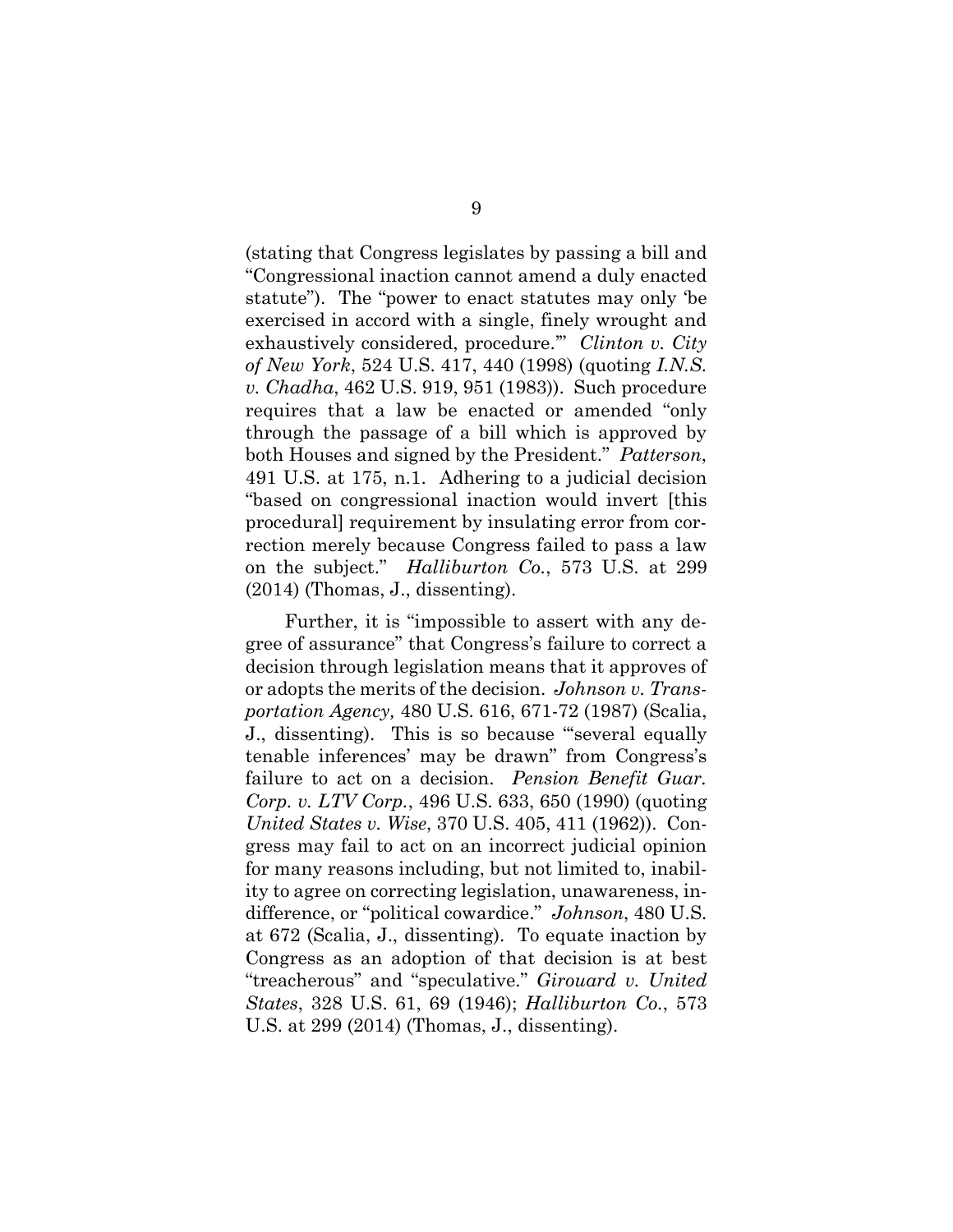*Brand X* requires deference to agency interpretations of the law regardless of contrary judicial precedent. 545 U.S. at 982. Yet the text of Section 706 vests the power of statutory interpretation in the reviewing court. Nothing in Section 706 even hints at the idea that an agency has the power to overrule a United States Circuit Court of Appeals decision interpreting the statute. Congress has not adopted such an approach – instead it has left the text of Section 706 unchanged. That text still requires that the judiciary determine when a federal agency decision is "in excess of statutory jurisdiction, authority, or limitations, or short of statutory right."

This Court should grant review to return the plan of judicial review that Congress enacted in the Administrative Procedure Act.